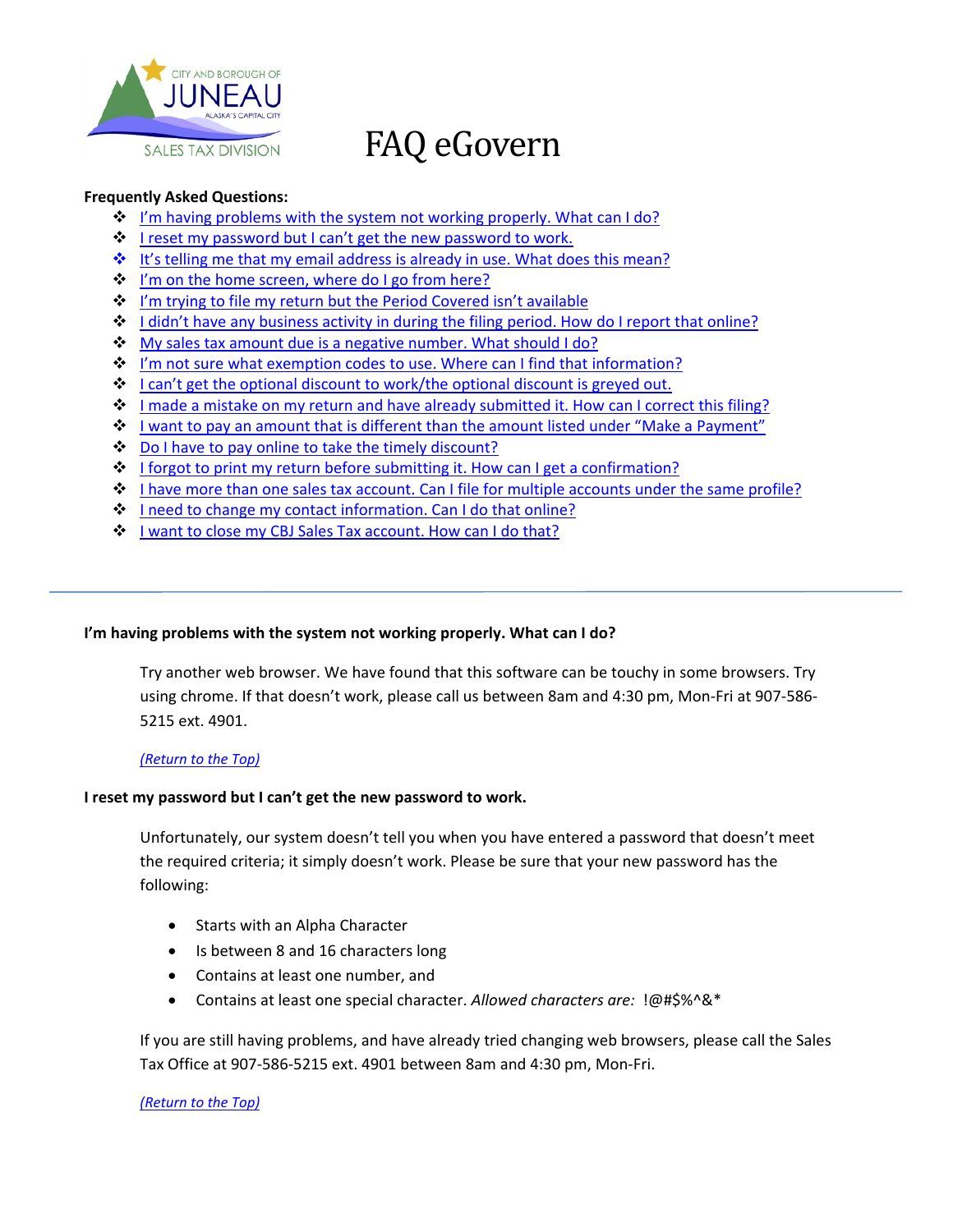# <span id="page-1-0"></span>**It's telling me that my email address is already in use. What does this mean?**

The eGovern system will only allow one online profile per email address. If you have multiple sales tax accounts that you would like to report under a single profile, please see the [instructions](#page-4-0) here. If you believe that you have received this notice in error, please call the Sales Tax Office at 907-586- 5215 ext. 4901 between 8am and 4:30 pm, Mon-Fri.

## *[\(Return to the Top\)](#page-0-2)*

## <span id="page-1-1"></span>**I'm on the home screen, where do I go from here?**

From the home page, choose one of the following options

- 1. Online Services
	- o "Make a payment"
		- To pay a past due balance [instructions here](https://chstm2y9cx63tv84u2p8shc3-wpengine.netdna-ssl.com/wp-content/uploads/2021/10/Making-a-Payment_balance_2021.pdf)
		- To make a deposit payment [instructions here](https://chstm2y9cx63tv84u2p8shc3-wpengine.netdna-ssl.com/wp-content/uploads/2021/10/Making-a-Payment_deposit_2021.pdf)
		- To pay sales tax on a return that has already been filed [instructions here](https://chstm2y9cx63tv84u2p8shc3-wpengine.netdna-ssl.com/wp-content/uploads/2021/10/Making-a-Payment_with-return_2021.pdf)
	- o "File my Sales Tax Return"
		- $\circ$  To file a current or past due sales tax return [instructions here](https://juneau.org/finance/sales-tax-online-payment)
		- $\circ$  To renew your resale card [instructions here](https://chstm2y9cx63tv84u2p8shc3-wpengine.netdna-ssl.com/wp-content/uploads/2021/10/Renewing-Resale-of-Goods-Certificate_2021-1.pdf)
- 2. Manage My Profile
	- o To change your email address
	- o To change your password
	- $\circ$  If you need to make other account changes, please contact the sales tax office between 8am and 4:30 pm, Mon-Fri at 907-586-5215 ext. 4901 or [sales.tax.office@juneau.org](mailto:sales.tax.office@juneau.org)
- 3. Procedures
	- o For links to User Guides
- 4. Reports
	- o To view current or past years sales tax filings [instructions here](https://chstm2y9cx63tv84u2p8shc3-wpengine.netdna-ssl.com/wp-content/uploads/2021/10/eGov-Reports_2021.pdf)

## *[\(Return to the Top\)](#page-0-2)*

## <span id="page-1-2"></span>**I'm trying to file my return but the Period Covered isn't available**

There are couple of possible reasons that period you wish to file isn't showing up.

1. You may have selected the wrong filing year. Be sure to select the appropriate filing year for the return. (i.e. 4Q returns should be filed in the year 2021, even if the current calendar year is 2022)

|               |          |                | <b>TEST ACCOUNT ONE</b>         |
|---------------|----------|----------------|---------------------------------|
| <b>Select</b> | 01003633 | $12021$ $\vee$ | 155 S SEWARD ST JUNEAU AK 99801 |

2. The sales tax office already has a return on file for this filing period. If you believe that is in error, please contact the sales tax office between 8am and 4:30 pm, Mon-Fri at 907-586 5215 ext. 4901 or [sales.tax.office@juneau.org](mailto:sales.tax.office@juneau.org)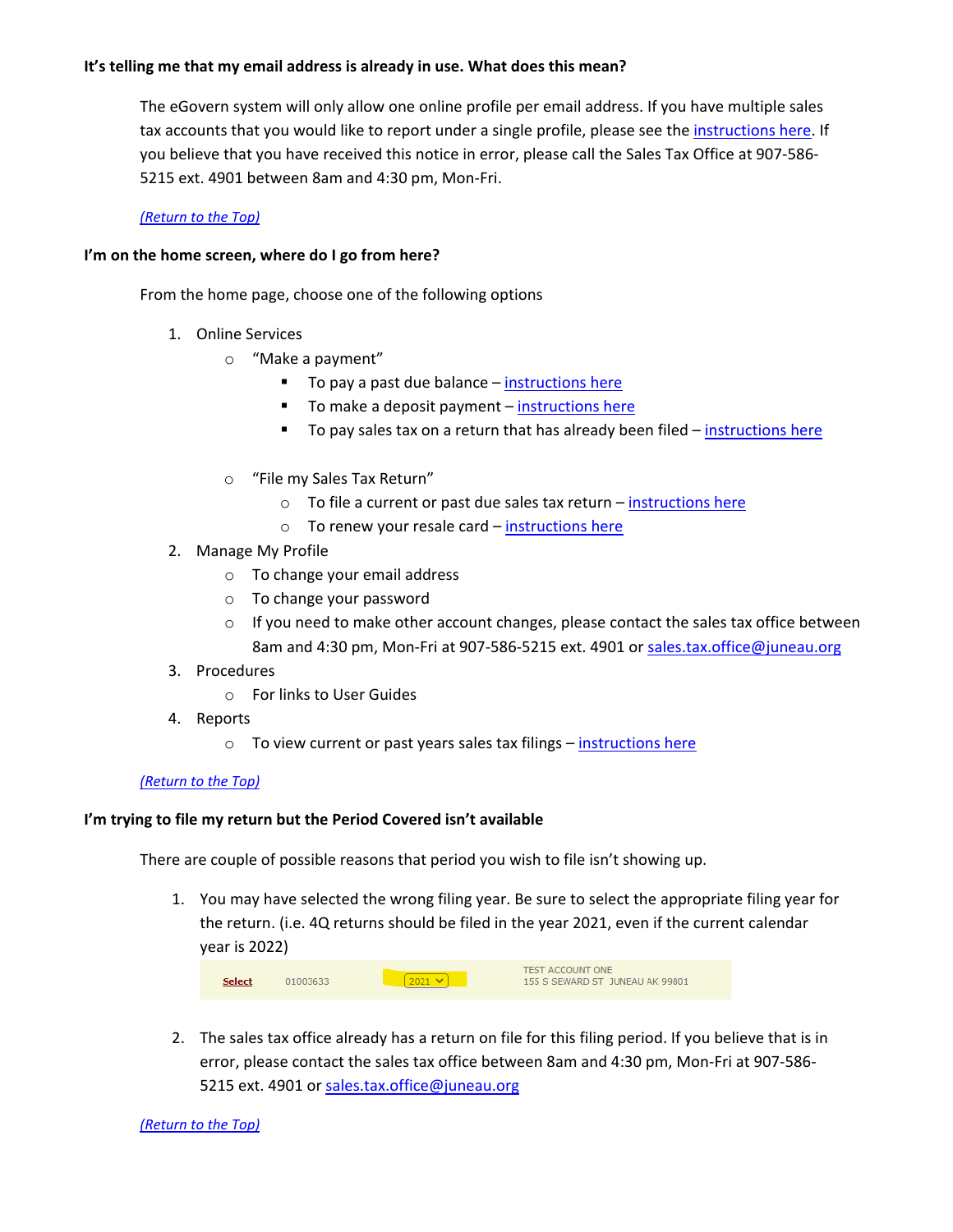## <span id="page-2-0"></span>**I didn't have any business activity in during the filing period. How do I report that online?**

Follow the instruction to file a return. In the gross sales box, put \$0. Then continue through the process to submit your return.

#### *[\(Return to the Top\)](#page-0-2)*

#### <span id="page-2-1"></span>**My sales tax amount due is a negative number. What should I do?**

Your sales tax amount due should NEVER be a negative number. If you haven't submitted your return yet, please go back to the first entry page and review your reported sales tax numbers. Here are some items to review:

- Is your gross sales amount on line one equal to, or greater than, the total exemptions listed on line three?
- Have you entered any exemptions as negative numbers?
	- o Sales tax exemptions cannot be a negative amount. If you need to correct a prior filing, see the [instructions for filing an amended return.](#page-2-3)
- Did you claim an exemption when you shouldn't have?
	- o Sometimes merchants are confused by the Resale of Goods and Resale of Services exemption line. These line are not meant for reporting your sales of goods or services, that should all be included in your Gross Sales on line one. All the amounts listed in lines 2A-2G5 should be sales that were **exempt from tax**.
- Still having problems? Contact the sales tax office before submitting your return between 8am and 4:30 pm, Mon-Fri at 907-586-5215 ext. 4901 o[r sales.tax.office@juneau.org](mailto:sales.tax.office@juneau.org)

#### *[\(Return to the Top\)](#page-0-2)*

#### **I'm not sure what exemption codes to use. Where can I find that information?**

You can find a list of our exemption codes here: [Link to Exemption Codes](https://chstm2y9cx63tv84u2p8shc3-wpengine.netdna-ssl.com/wp-content/uploads/2021/09/Exemption-Summary-10.2021.pdf)

If you need more detailed information about a specific exemption, check out our [Sales Tax Guidelines](https://juneau.org/finance/sales-tax-guidelines) or contact the sales tax office between 8am and 4:30 pm, Mon-Fri at 907-586-5215 ext. 4901 or [sales.tax.office@juneau.org](mailto:sales.tax.office@juneau.org)

#### *[\(Return to the Top\)](#page-0-2)*

#### <span id="page-2-2"></span>**I can't get the optional discount to work/the optional discount is greyed out.**

Because the discount is optional, you have to opt into taking it by entering the discount amount on your sales tax return. Enter your discount amount on line six (6) of the sales tax return on the data entry page (before selecting continue.)

If you are on the page where all the boxes are greyed out, then you have gone one page too far. Please select "Previous" on the bottom of the page and then enter the discount amount on line six (6) before clicking continue.

| 3. TOTAL EXEMPT SALES       | \$0.00     |
|-----------------------------|------------|
| 4. NET TAXABLE SALES        | \$1,000.00 |
| 5. SALES TAX                | \$50,00    |
| <b>6. OPTIONAL DISCOUNT</b> |            |

<span id="page-2-3"></span>

*If you see this, go back one step and enter discount here*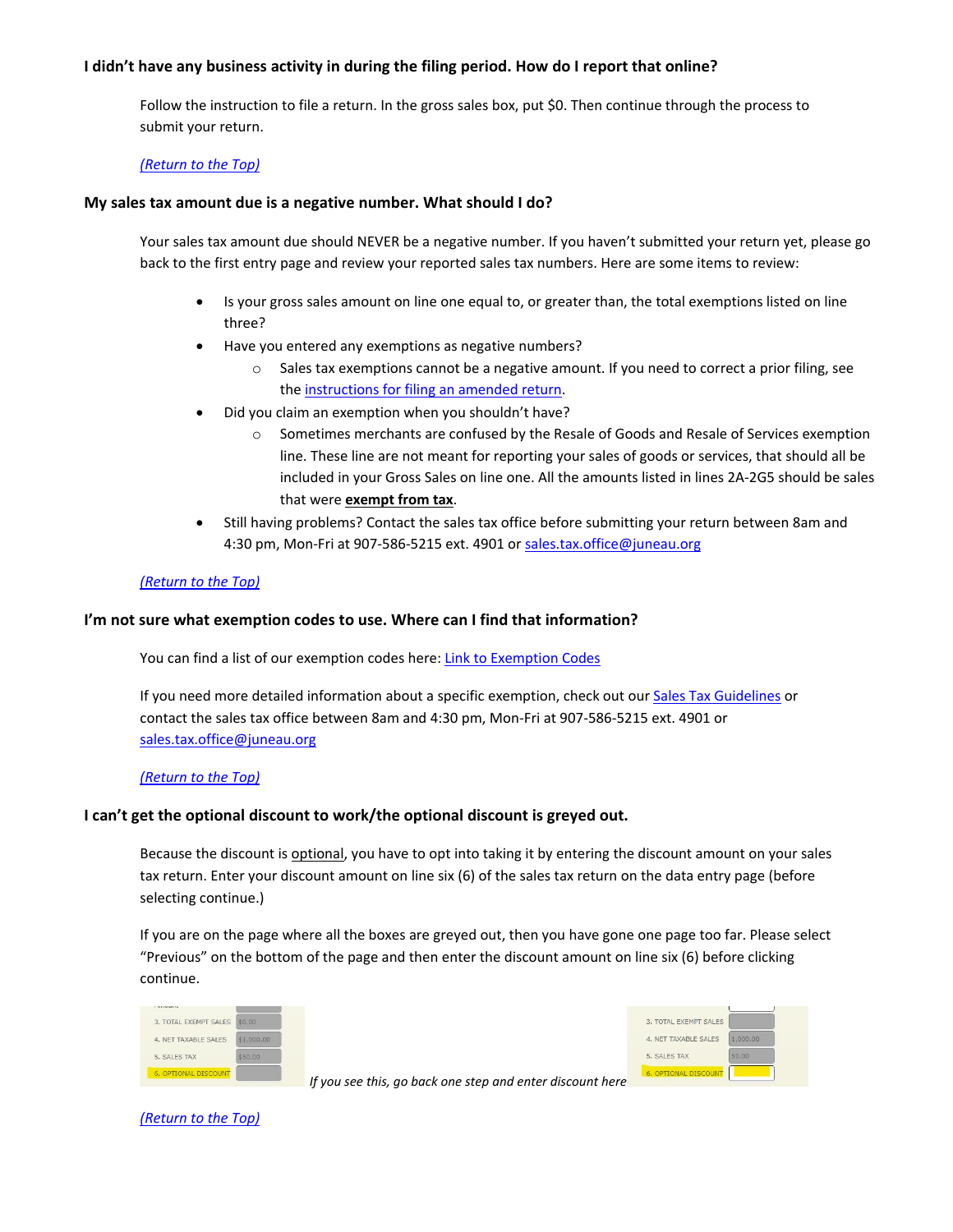# **I made a mistake on my return and have already submitted it. How can I correct this filing?**

Once an online return has been submitted, you cannot make changes to that filing from the online portal. Please submit an amended return:

- 1. Go here to [download a fillable PDF](https://juneau.org/finance/sales-tax-forms) version of our filing form
- 2. Enter the correct sales tax information, sign, and date.
- 3. Write "Amended Return" on the top and bottom of the form
- 4. Submit the return to the Sales Tax Office
	- Mail to 155 S. Seward St, Juneau, AK 99801
	- Email to [sales.tax.office@juneau.org](mailto:sales.tax.office@juneau.org) (only if no payment required)
	- **Multiple drop box locations in Juneau**
	- In-person at City Hall, 155 S. Seward St

## <span id="page-3-0"></span>*[\(Return to the Top\)](#page-0-2)*

## **I want to pay an amount that is different than the amount listed under "Make a Payment"**

You can change the amount of your payment on the second step of the payment process.

1. Select the amount shown for the filing period you wish to pay.

|                                                    | Type                 | Due Date<br>Amount | Select: |
|----------------------------------------------------|----------------------|--------------------|---------|
| <b>Self Reported Tax</b>                           | Amount               | \$50.00            |         |
|                                                    | <b>Discount</b>      | (530.00)           |         |
| Account Number 01003633 Year 2021 Monthly Period 9 | <b>Total Amount:</b> | \$20.00            |         |

- 2. Click Next Step
- 3. In the "Amount to Pay" box, type in the amount of your payment and click next step.

## *[\(Return to the Top\)](#page-0-2)*

## <span id="page-3-1"></span>**Do I have to pay online to take the timely discount?**

No. The timely discount is tied to filing a return, not to making a payment. Here are the steps to taking the sales tax optional timely discount:

- 1. File your return [online](https://paycbj.ci.juneau.ak.us/) by the filing deadline.
- 2. Be sure to enter the discount amount on line  $six(6)$  of the sales tax reporting form.
- 3. Pay the sales tax amount due, by any method, before the filing deadline.

## **Payment options include:**

- a. Mailing a paper check. *US Postmark will determine the date of payment.*
- b. Making an online payment. *Online date stamp will determine date of payment.*
- *c.* Placing check or money order in a CBJ lockbox at one of the following locations around Juneau. *Be sure to write your sales tax account number and filing period on your payment.* 
	- i. SuperBear
	- ii. IGA
	- iii. City Hall
- <span id="page-3-2"></span>d. Bringing your payment to the CBJ Payment Office, Mon-Fri from 8 am to 4:30pm